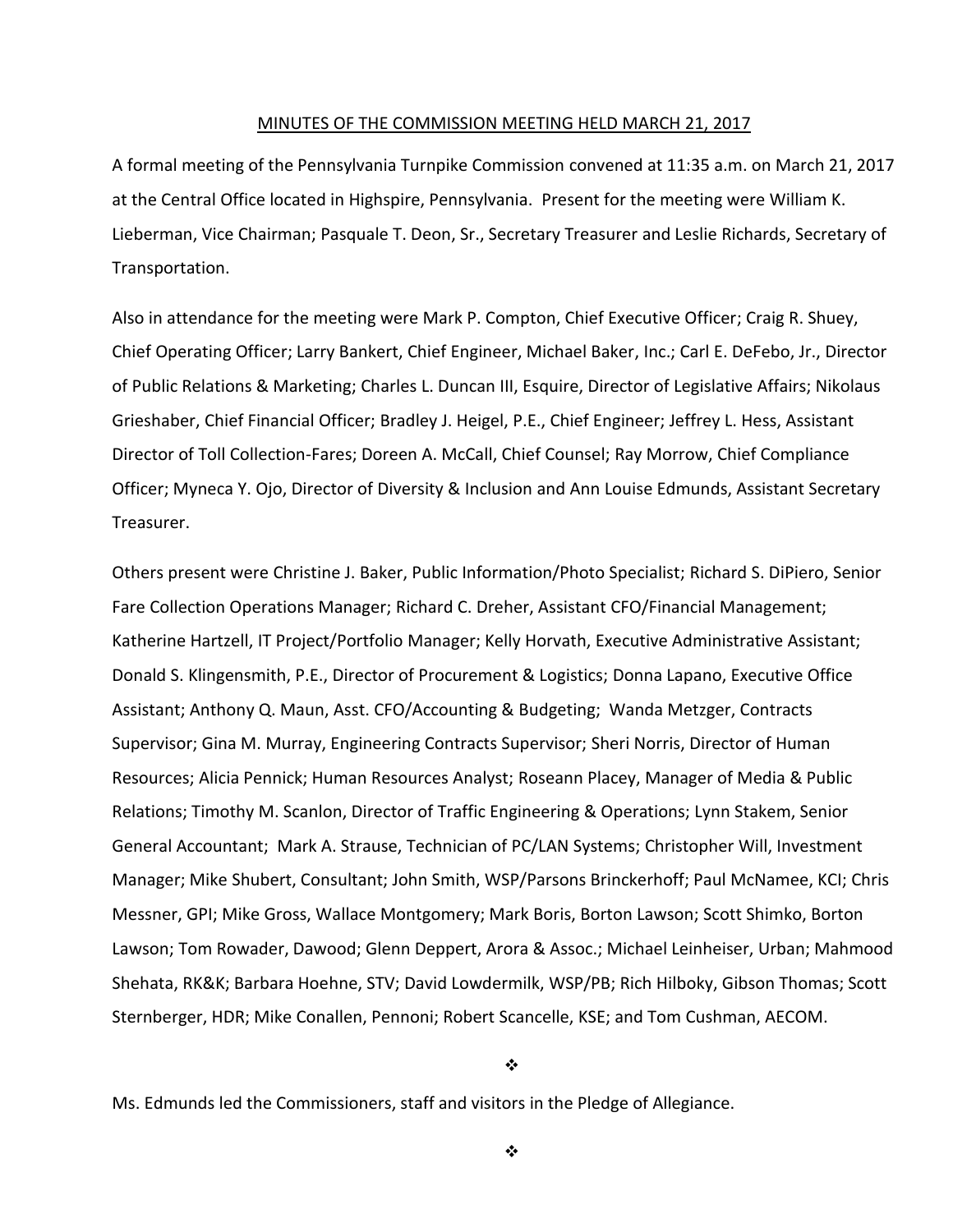MINUTES OF THE MEETING-MARCH 21, 2017 **2** | P a g e

The Assistant Secretary Treasurer, Ann Louise Edmunds, called the roll and declared a quorum present.

❖

### SUNSHINE ANNOUNCEMENT

The Commissioners met in Executive Session prior to today's Formal Agenda Session to consider matters of Personnel, which included a promotion, new hires and vacancies. The Commissioners also discussed Docket No. 2013-70130, and engaged in non-deliberative informational discussions regarding various actions and matters, which have been approved at previous public meetings.

❖

## PUBLIC COMMENT

Ms. Edmunds: The public is welcome at this time to address the Commission regarding items listed on the Agenda or other items not listed on the Agenda that are within the Commission's authority or control.

In order to conduct an orderly and effective meeting, all persons wishing to address the Commission should have signed in a requested time to speak. If you have not done so, you are invited to do so at this time.

There were no requests to address the Commission.

❖

## MINUTES OF THE MEETING

Motion-That the Minutes of the meeting held March 7, 2017 be approved and filed as submitted -were made by Commissioner Deon, seconded by Commissioner Richards, and passed unanimously.

❖

## **COMMUNICATIONS**

Motion-That the Commission approves the memos received from the Chief Counsel and the Director of Procurement & Logistics–was made by Commissioner Deon, seconded by Commissioner Richards, and passed unanimously.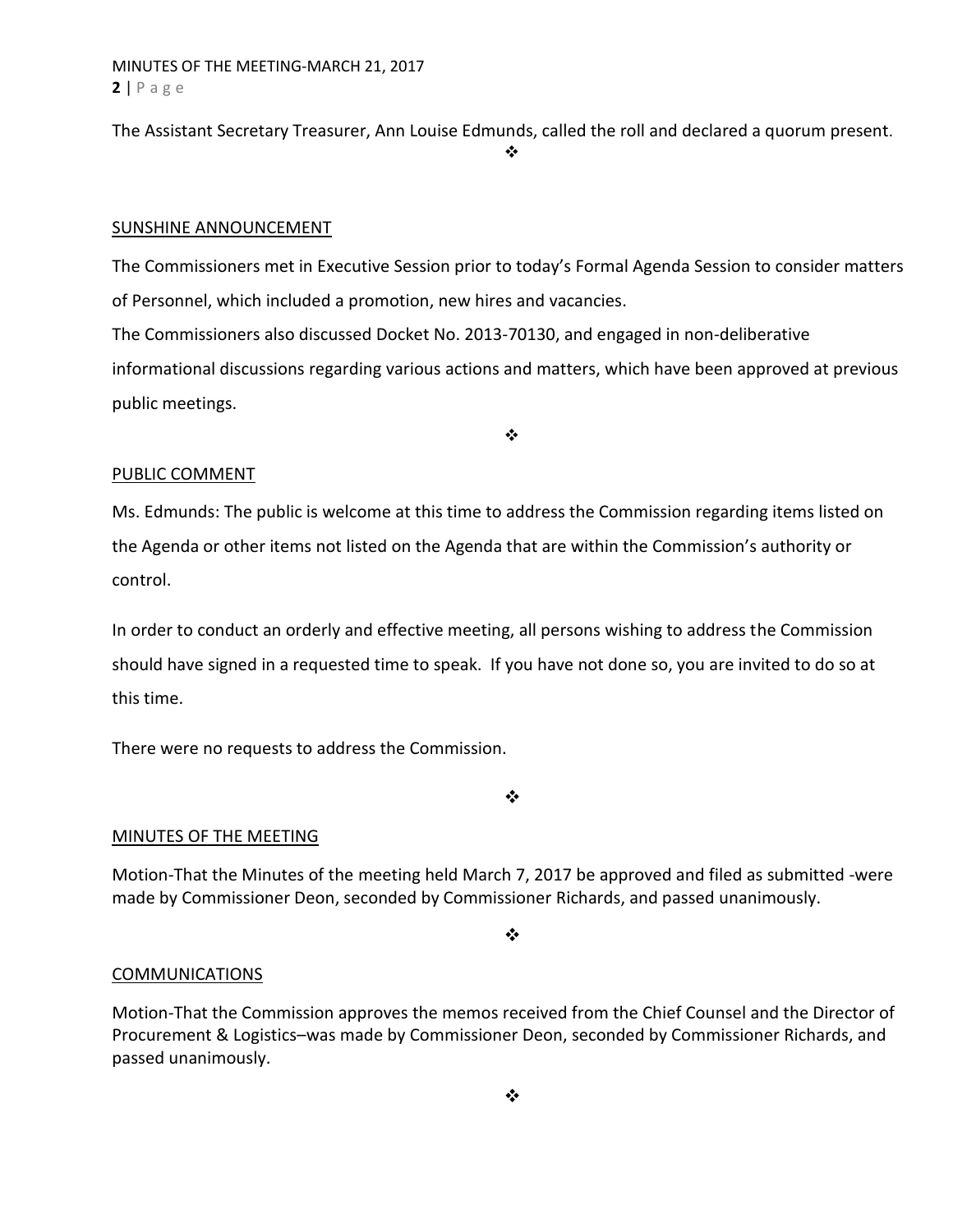MINUTES OF THE MEETING-MARCH 21, 2017 **3** | P a g e

#### PERSONNEL

Motion-That the Commission approves the Personnel as submitted-was made by Commissioner Deon, seconded by Commissioner Richards, and passed unanimously.

❖

UNFINISHED BUSINESS No unfinished business to discuss.

❖

## NEW BUSINESS POLICY

Motion-That the Commission repeals Policy 2.15, Approval Authorization, as the contents of this policy are governed by other specific Commission policies and agenda approvals-was made by Commissioner Deon, seconded by Commissioner Richards, and passed unanimously.

#### ❖

## AGREEMENTS

Motion-That the Commission approves the negotiation and execution of the Agreement and Amendments for the items listed in memos "a" through "c":

- a. Amendments to our agreements for IT advisory, strategy and independent verification and validation work order services, to increase the total not-to-exceed amount to \$5,500,000.00 over the 3-year term;
- b. Amendments to our agreements for Application Development Work Order Services; exercising the option to renew the agreements for an additional 3 years (through December 20, 2020); at a notto-exceed amount of \$9,000,000.00;
- c. Agreement with Pocono Mountain Visitors Bureau, to permit PennDOT (or its contractor) to install two (2) tourist oriented Pocono Mountains gateway signs on the Northeast Extension.

-was made by Commissioner Deon, seconded by Commissioners Richards, and passed unanimously.

❖

#### RIGHT-OF-WAY REQUESTS

Motion-That the Commission approves the Right-of-Way Request for the items listed in memos "a" through "j":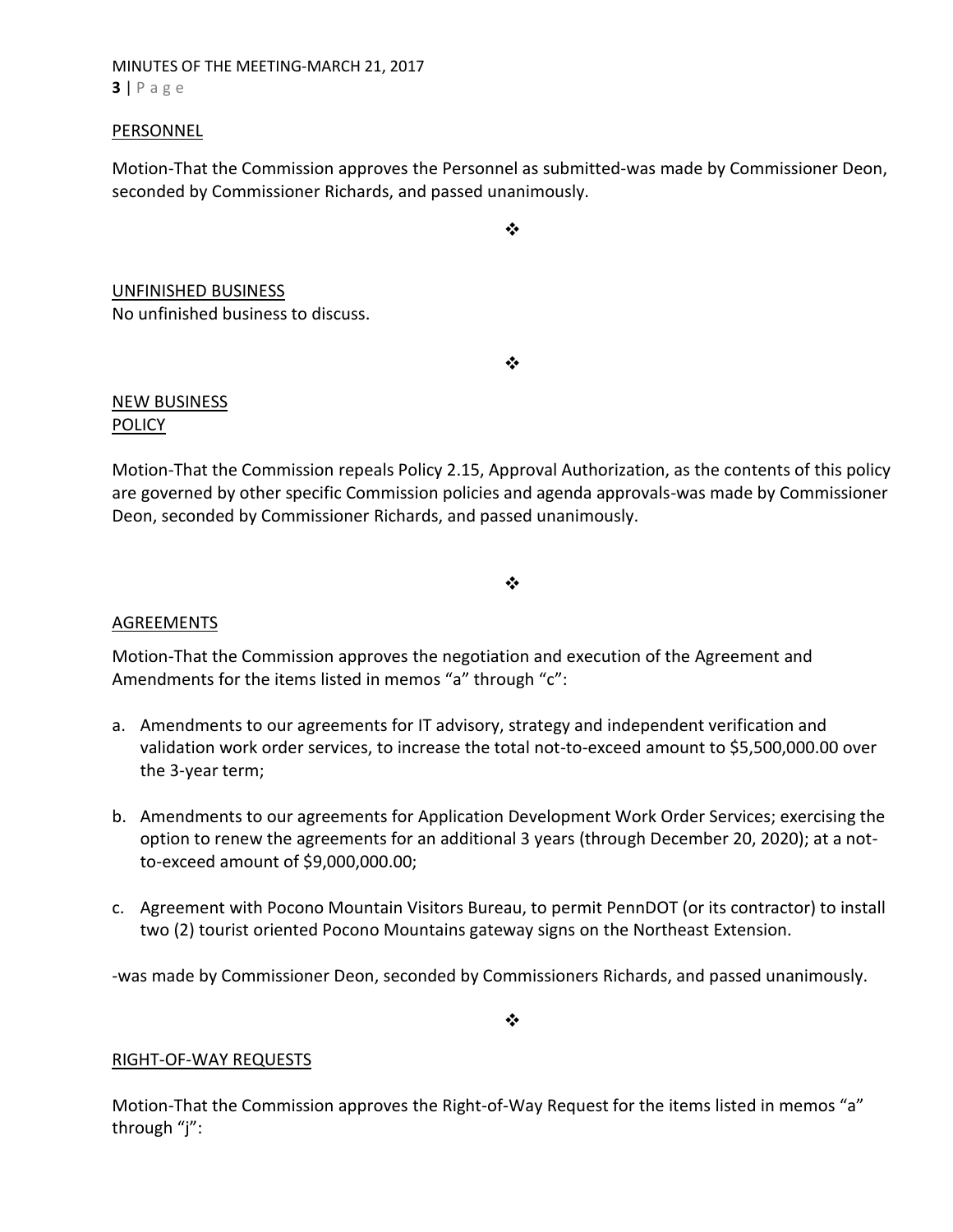# MINUTES OF THE MEETING-MARCH 21, 2017

#### **4** | P a g e

- a. Acquisition of Right-of-Way #7169-F (Ellwood Adams Associates), a partial take parcel necessary for construction of the I-95 Interchange project by authorizing payment of \$15,936.87 representing fair market value and pro-rated taxes to Sun Life Assurance Company of Canada (as directed by the property owners), also authorizing payment of \$2,325.00 representing Section 710 fees to Cohen, Willwerth & Marraccini, LLC; authorize the appropriate Commission officials to execute the Agreement of Sale and other documents that may be required for closing; authorize the payment of additional statutory damages as calculated by the Right-of-Way Administrator and approved by the Chief Counsel; and payment of fair market value to the property owner is contingent upon the delivery of a deed as prepared by the Legal Department;
- b. Acquisition of Right-of-Way #14129A-5 (Jerry Mazza, owner; Lee Hlavay, Inc.-tenant), a partial take parcel necessary for construction of the Southern Beltway, US 22 to I-79, by authorizing payment of \$11,703.50 representing business dislocation damages to Lee Hlavay, Inc.; authorize the appropriate Commission officials to execute the Settlement Agreement and other documents that may be required for closing; and authorize the payment of additional statutory damages as calculated by the Right-of-Way Administrator and approved by the Chief Counsel;
- c. Settlement of Right-of-Way #11000-A (Todd W. Booher, First National Bank of Pennsylvania), a total take parcel necessary for construction of the Southern Beltway, US 22 to I-79, by accepting payment from Todd Booher, convening approximately 127.70 acres of the property to the PA Game Commission, convening approximately 32.17 acres to Todd Booher along with rights, title and interest in the oil and gas underling the portion of the property conveyed to the PA Game Commission; and authorize the appropriate Commission officials to execute the necessary settlement documents and prepare and execute the required deeds;
- d. Acquisition of Right-of-Way #17727-A (The Aloe Family 1994 Limited Partnership), a partial take parcel necessary for construction of the Southern Beltway, US 22 to I-79, by authorizing payment of \$594,273.99 representing fair market value, pro-rated taxes and recording fees to Coon & Company, escrow agent; authorize the appropriate Commission officials to execute the Agreement of Sale and other documents as may be required for closing; authorize the payment of additional statutory damages as calculated by the Right-of-Way Administrator and approved by the Chief Counsel; and payment of fair market value to the property owner is contingent upon its delivery of a deed as prepared by the Legal Department;
- e. Acquisition of Right-of-Way #17684-B (Imperial Land Corporation), a partial take parcel necessary for construction of the Southern Beltway, US 22 to I-79, by authorizing payment of \$127,264.51 representing fair market value, pro-rated taxes and recording fees to Coon & Company, escrow agent; authorize the appropriate Commission officials to execute the Agreement of Sale and other documents as may be required for closing; authorize the payment of additional statutory damages as calculated by the Right-of-Way Administrator and approved by the Chief Counsel; and payment of fair market value to the property owner is contingent upon the delivery of a deed as prepared by the Legal Department;
- f. Acquisition of Right-of-Way #15000-A1 (Jacob M. & Nicole L. Kovac), a partial take parcel necessary for the total reconstruction project from MP 57.00 to MP 67.00 by authorizing payment of \$7,688.65 representing reimbursement of Section 710 fees and relocation damages to Jacob M. &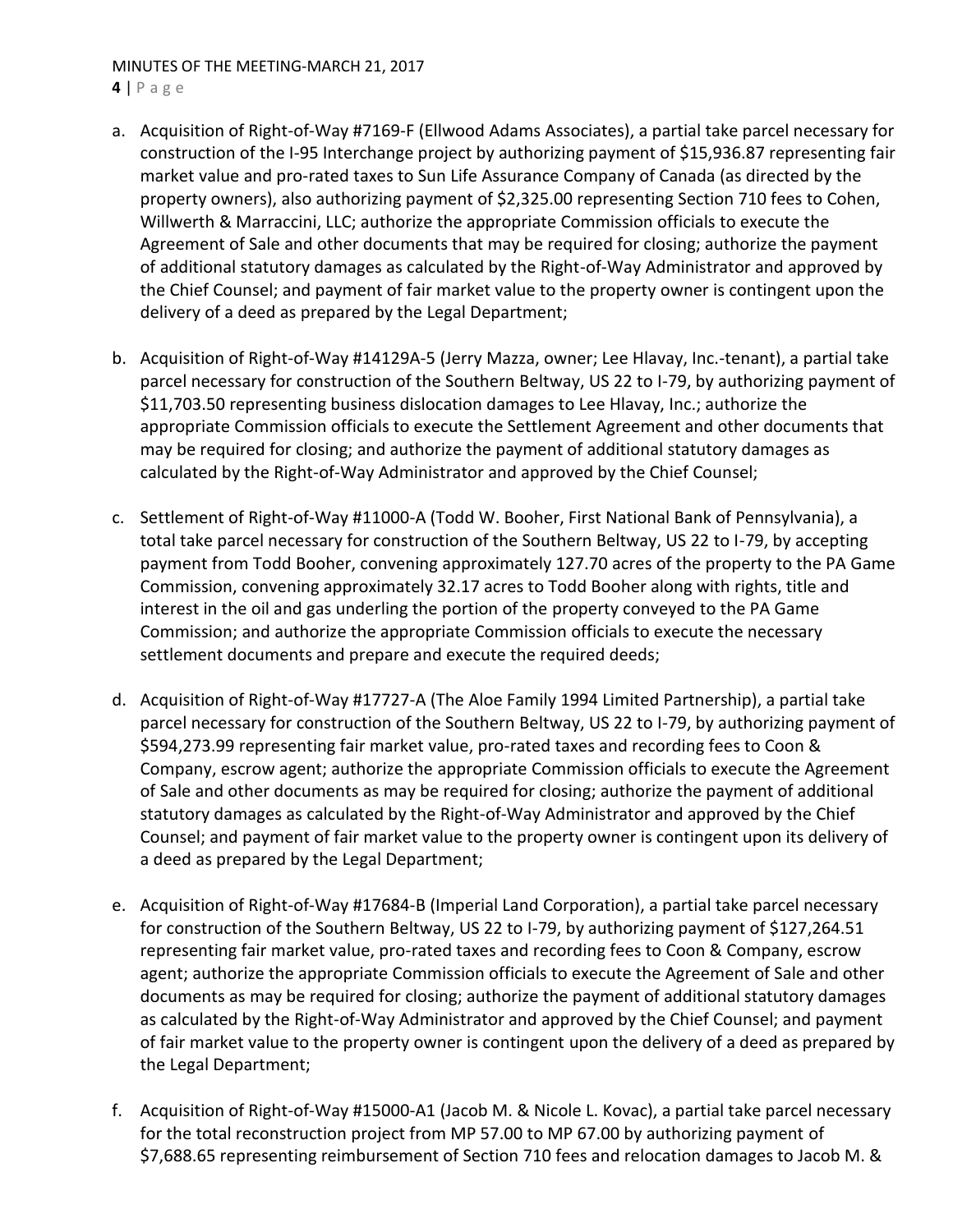MINUTES OF THE MEETING-MARCH 21, 2017 **5** | P a g e

Nicole L. Kovac, authorize payment of \$2,775.00 representing payment of relocation damages to RSW Development Co., Inc., and authorize payment of \$3,347.50 representing Section 710 damages to Creenan & Baczkowski, P.C.;

- g. Acquisition of Right-of-Way #14104-A (Michael J. Francis Sullivan-owner, Urban Assault Paintball, LLC-tenant), a partial take parcel necessary for construction of the Southern Beltway, US 22 to I-79, by authorizing payment of \$300,000.00 representing payment for business move costs and personal property loss to Urban Assault Paintball, LLC; authorize the appropriate Commission officials to execute the Settlement Agreement and other documents that may be required for closing; and authorize the payment of additional statutory damages as calculated by the Right-of-Way Administer and approved by the Chief Counsel;
- h. Acquisition of Right-of-Way #1031-R24 (AmeriGas Propane, L.P.), a total take parcel necessary for the reconstruction of Bridge B-502 at MP 110.12 by authorizing payment of \$485,196.20 representing fair market value, pro-rated taxes and personal property loss for outdoor advertising devise; authorize the appropriate Commission officials to execute the Agreement of Sale and other documents that may be required for closing; authorize the payment of additional statutory damages as calculated by the Right-of-Way Administrator and approved by the Chief Counsel; and payment of damages to the property owner is contingent upon its delivery of a deed prepared by the Legal Department;
- i. Acquisition of Right-of-Way #17731 (MarkWest Liberty Midstream & Resources, LLC), a partial take parcel necessary for construction of the Southern Beltway, US 22 to I-79 by authorizing payment of \$2,105.50 representing fair market value, pro-rated taxes and recording fees to Coon & Company, escrow agent; authorize the appropriate Commission officials to execute the Agreement of Sale and other documents that may be required for closing; authorize the payment of additional statutory damages as calculated by the Right-of-Way Administrator and approved by the Chief Counsel; and payment of damages to the property owner is contingent upon its delivery of a deed prepared by the Legal Department;
- j. Acquisition of Right-of-Way #15001-B-1 (Richard L. & Gloria J. Kline), a partial take parcel necessary for the total reconstruction project from MP 57.00 to MP 67.00 by authorizing payment of \$21,255.00 representing fair market value and pro-rated taxes to Richard L. & Gloria J. Kline; authorize the appropriate Commission officials to execute the Agreement of Sale and other documents that may be required for closing; authorize the payment of additional statutory damages as calculated by the Right-of-Way Administrator and approved by the Chief Counsel; and payment of fair market value to the property owners is contingent upon their delivery of a deed prepared by the Legal Department.

-was made by Commissioner Deon, seconded by Commissioner Richards, and passed unanimously.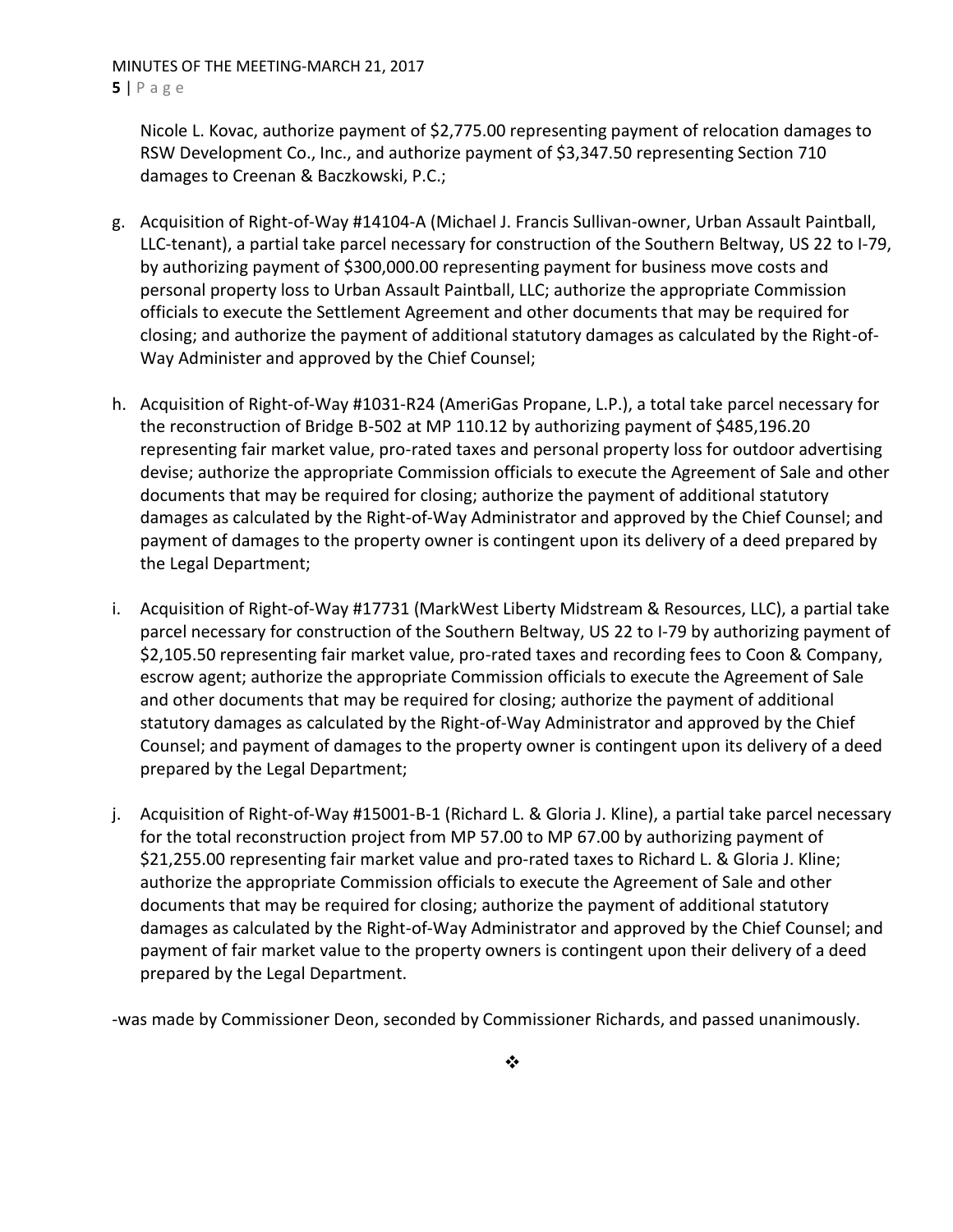#### ADVERTISING

Motion-That the Commission approves advertising for the items listed in memos "a" through "d":

- a. Contract #S-006.00X002-3-22 for construction of cashless tolling on SR 0576, Section 54ABC, between MP S0.99 and MP S5.70;
- b. Mechanical and electrical maintenance services at the Central Administration Building (CAB), the Annex Office at the CAB, Turnpike Industrial Park Building, Steelton Warehouse and East Park Drive building;
- c. Mobile cashless tolling application services;
- d. IT Technical infrastructure and security support, maintenance, configuration and architecture services, open-end.

-was made by Commissioner Deon, seconded by Commissioner Richards and passed unanimously.

### ❖

#### PURCHASE ORDERS

Motion-That the Commission approves the Change Order, a request to assign a contract and the Issuance of Purchase Orders for the items listed in memos "a" through "g":

- a. Wireless controller equipment, licensing and services, utilizing the Commonwealth's contract with ePlus Technology, Inc.; at a total award of \$266,459.90;
- b. Storage Area Network (SAN) system for the WRO, utilizing the Commonwealth's contract with World Wide Technology, Inc.; at a total award of \$168,395.67;
- c. Nutanix Server systems, utilizing the Commonwealth's contract with CDW Government, Inc.; at a total award of \$240,455.00;
- d. Assign the agreement with Critical Power USA, for systemwide maintenance for Uninterruptible Power Sources and batteries for systems manufactured by EATON/POWERWARE (approved June 7, 2016, item F-5g), to Unified Power Acquisition Corp. due to Unified Power acquiring Critical Power USA;
- e. Change order to the agreement with Unitec Distribution Systems, Inc., for toll collector uniform management services, to upgrade the Commissions' rainwear for fare collection and maintenance, at a cost of \$80,000.00;
- f. Master Civil 3D and GIS right of way development services, utilizing the Commonwealth's contract with Carahsoft Technology Corp.; at a total award of \$190,401.44;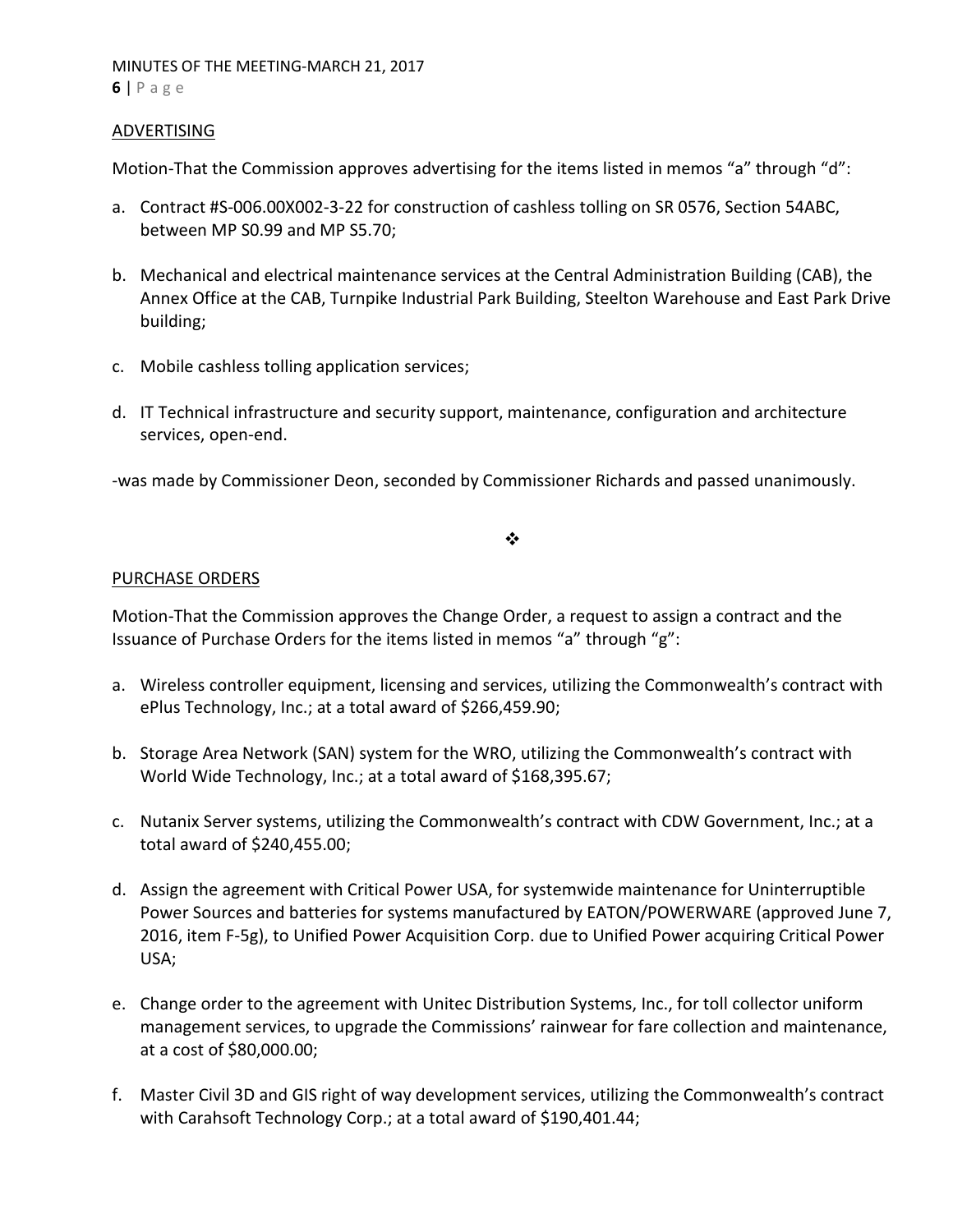## MINUTES OF THE MEETING-MARCH 21, 2017 **7** | P a g e

g. Exagrid backup storage (SAN), utilizing the Commonwealth's contract with ePlus Technology, Inc.; at a total award of \$158,654.14.

-was made by Commissioner Deon, seconded by Commissioner Richards, and passed unanimously.

❖

## IAG PAYMENT

Motion-That the Commission approves reimbursement payment to the E-ZPass Interagency Group (IAG) for expenses incurred in supporting the backup Virtual Private Network (VPN), from October 2016 – January 2017, in the amount of \$3,085.76-was made by Commissioner Deon, seconded by Commissioner Richards, and passed unanimously.

❖

## CHANGE ORDER/FINAL PAYMENT

Motion-That the Commission approves Change Order #1 and Final Payment for Contract #A-070.26F001-3-04 for heat detector installation in the southbound Lehigh Tunnel with Carr & Duff, Inc., for an increase of \$200.00 for portable message boards for safety concerns and a credit for the field office and inspection facilities; for a final contract value of \$1,547,600.00 and final amount due to the contractor of \$117,470.00- was made by Commissioner Deon, seconded by Commissioner Richards, and passed unanimously.

❖

#### **SUPPLEMENT**

Motion-That the Commission approves the negotiation and execution of Supplemental Agreement #1 for stream mitigation on the Southern Beltway, US 22 to I-79 with First Pennsylvania Resource, LLC, for an increase of \$12,640,000.00 for additional stream mitigation to meet federal and state regulatory requirements; for a revised not-to-exceed amount of \$26,140,000.00-was made by Commissioner Deon, seconded by Commissioner Richards, and passed unanimously.

❖

#### BOND RESOLUTIONS

Motion-That the Commission approves the Bond Resolutions for the items listed in memos "a" through "d":

a. Authorize the approval of the issuance of the Pennsylvania Turnpike Commission's variable and/or fixed rate Turnpike Revenue Bonds (Series A of 2017) in an aggregate principal amount not to exceed \$500,000,000 (based on par amount) in one or more series or subseries, taxable or taxexempt, for the purpose of financing (1) the costs of various capital expenditures for the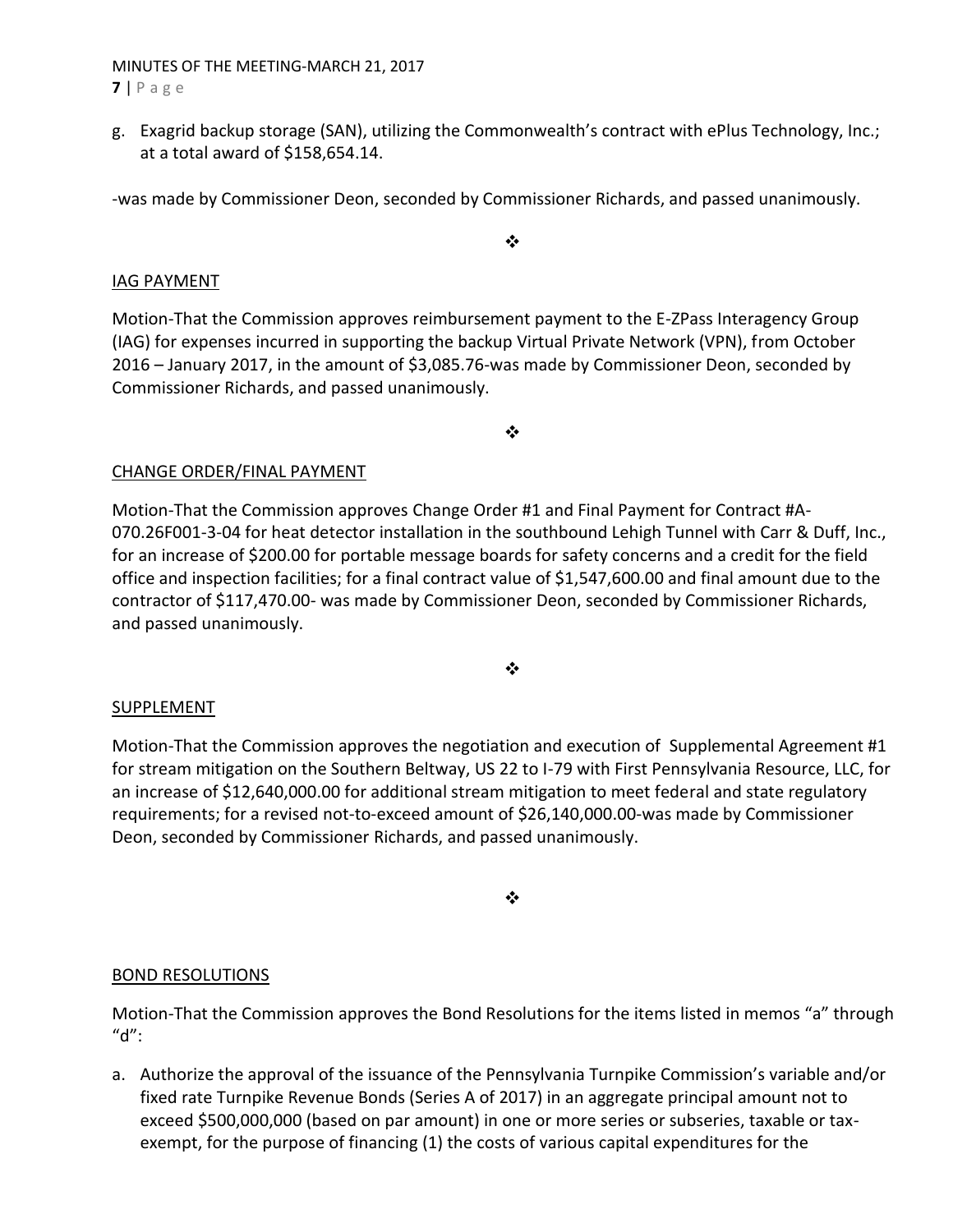Pennsylvania Turnpike System set forth in the Commission's current Ten Year Capital Plan or any prior capital plan including, but not limited to, the reconstruction of roadbed and roadway, the widening, replacing and redecking of certain bridges and/or the rehabilitation of certain interchanges and (2) the refunding of all or portion of certain outstanding Turnpike Revenue Bonds, in each case including funding necessary reserves, the cost of credit facilities and/or reserve fund credit facilities and capitalized interest; authorizing the execution, delivery and distribution of the following: (1) one or more Supplemental Trust Indentures for the bonds; (2) one or more preliminary Official Statements or preliminary private placement memoranda; (3) one or more Official Statements or private placement memoranda; (4) one or more purchase contracts or private placement agreements; (5) agreements for the provision of one or more credit facilities and/or reserve fund credit facilities and any related agreements; (6) one or more remarketing agreements; (7) one or more continuing disclosure agreements; (8) one or more interest rate swaps or other derivatives, or amendments to or terminations of existing interest rate swaps; (9) one or more escrow deposit agreements; and (10) any other necessary or appropriate documents or certificates; providing for the appointment of bond counsel, co-bond counsel and disclosure counsels; appointing the co-financial advisors and providing for the appointment of one or more underwriters and/or other professionals; and making a declaration of official intent that the Commission be reimbursed from bond proceeds for certain expenditures paid prior to the issuance of such bonds; authorizing the taking of further action; repealing inconsistent resolutions; and declaring that this resolution shall be liberally construed;

b. Authorize the approval of the issuance of the Pennsylvania Turnpike Commission's subordinate revenue bonds or notes, including bond anticipation notes, in one or more series or sub-series, fixed rate or variable rate, taxable or tax-exempt, in an aggregate initial principal amount not to exceed \$500,000,000, to finance or refinance the costs of (a) making lease, grant or other payments to the Pennsylvania Department of Transportation in accordance with Act 44 and Act 89, (b) refunding all or a portion of any bond anticipation notes, other short-term indebtedness or subordinate indenture bonds previously issued by the Pennsylvania Turnpike Commission for the foregoing purposes, (c) reimbursing the Pennsylvania Turnpike Commission for payments previously made to the Pennsylvania Department of Transportation in accordance with Act 44 and Act 89, (d) any debt service reserve or similar funds, credit facility costs or capitalized interest related to such bonds, and (e) issuance of such bonds;

#### c. REMOVED FROM AGENDA.

d. Authorize the approval of the issuance of the Pennsylvania Turnpike Commission's subordinate revenue bonds or notes, including bond anticipation notes, in one or more series or sub-series, fixed rate or floating rate, taxable or tax-exempt, in an aggregate initial principal amount not to exceed \$300,000,000, to finance or refinance the costs of (a) making lease, grant or other payments to the Pennsylvania Department of Transportation in accordance with Act 44 and Act 89, (b) refunding all or a portion of any bond anticipation notes, other short-term indebtedness or subordinate indenture bonds previously issued by the Pennsylvania Turnpike Commission for the foregoing purposes, (c) reimbursing the Pennsylvania Turnpike Commission for payments previously made to the Pennsylvania Department of Transportation in accordance with Act 44 and